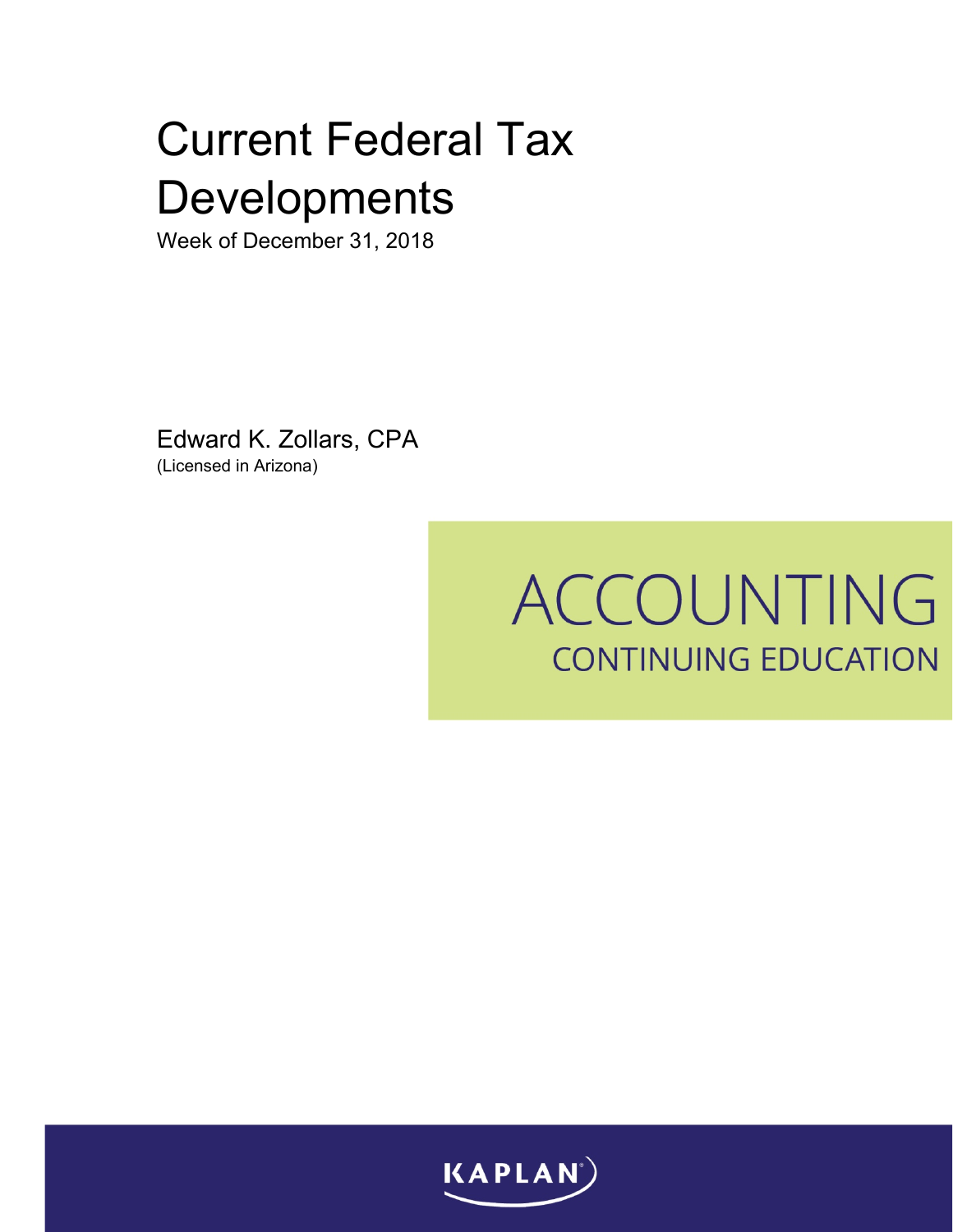CURRENT FEDERAL TAX DEVELOPMENTS WEEK OF DECEMBER 31, 2018 © 2018 Kaplan, Inc. Published in 2018 by Kaplan Financial Education.

Printed in the United States of America.

All rights reserved. The text of this publication, or any part thereof, may not be translated, reprinted or reproduced in any manner whatsoever, including photocopying and recording, or in any information storage and retrieval system without written permission from the publisher.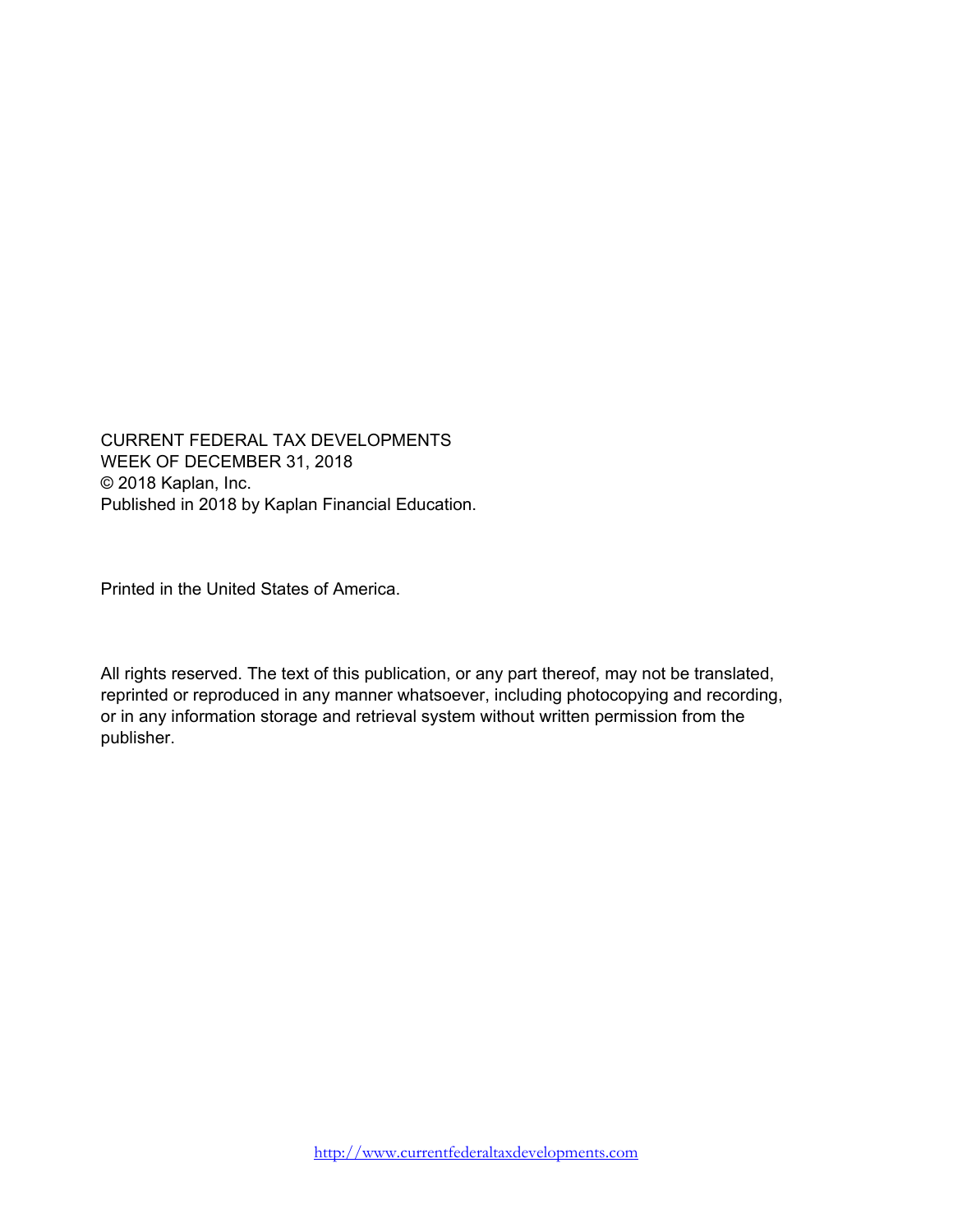# Table of Contents

| Section: 61 Loan Financial Adviser Found Not Liable to Repay in FINRA Action Treated as                                                                                   |
|---------------------------------------------------------------------------------------------------------------------------------------------------------------------------|
|                                                                                                                                                                           |
|                                                                                                                                                                           |
| Section: 61 IRS Significantly Raises Limits On Value of Vehicles for Cents Per Mile and                                                                                   |
|                                                                                                                                                                           |
| Section: 162 IRS Issues Safe Harbor Procedure on Charitable Contribution Credits That                                                                                     |
|                                                                                                                                                                           |
| Section: 168 Revenue Procedure Released to Deal with ADS Depreciation Issues for Electing<br>Farm and Real Property Businesses and Section 179 Changes Found in TCJA 6    |
|                                                                                                                                                                           |
| Section 199A IRS Publication Indicates Real Estate & Insurance Agents and Brokers Are                                                                                     |
|                                                                                                                                                                           |
| Section: 867 Rules Proposed to Implement Requirement to Treat Sale of Partnership<br>Interests as Effectively Connected with US Trade or Business by Foreign Partners  10 |
|                                                                                                                                                                           |
| Section: 6241 IRS Announces Plans to Issue Regulations for Two Special Enforcement                                                                                        |
|                                                                                                                                                                           |
|                                                                                                                                                                           |
|                                                                                                                                                                           |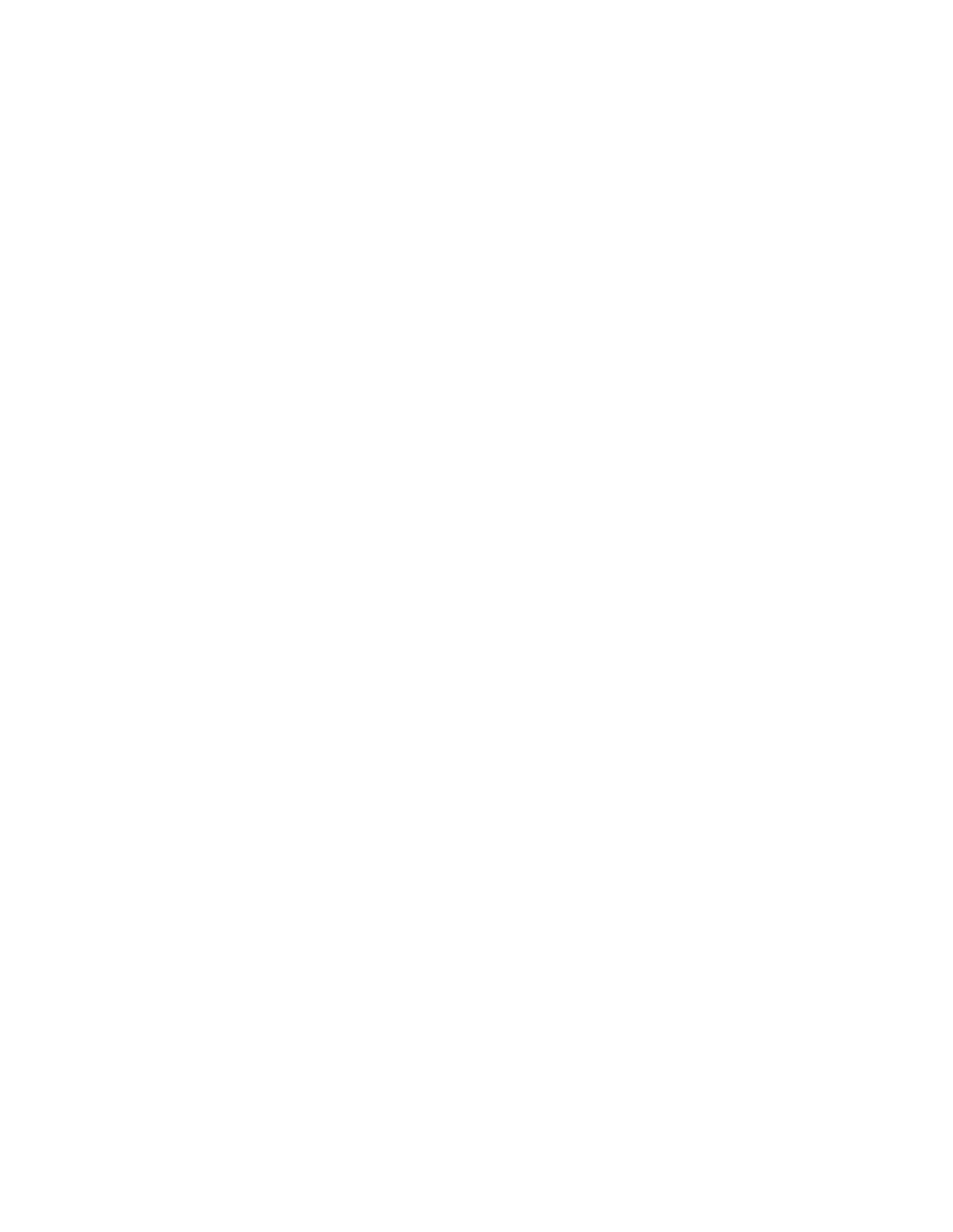# <span id="page-4-0"></span>**Section: 61 Loan Financial Adviser Found Not Liable to Repay in FINRA Action Treated as Ordinary Income**

#### <span id="page-4-1"></span>Citation: Connell v. Commissioner, TC Memo 2018-213, 12/27/18

In the case of *[Connell v. Commissioner](https://www.ustaxcourt.gov/USTCInOP/OpinionViewer.aspx?ID=11848)*, TC Memo 2018-213, the taxpayer (who was employed by Merrill Lynch) attempted to classify the amount of a loan that was forgiven as part of a Financial Industry Regulatory Authority's (FINRA) decision in a dispute he had with Merrill Lynch as a capital gain.

The taxpayer had been a financial adviser since 1974. In 2009 when he discovered that Smith Barney, with whom he was then associated, was going to be acquired by Morgan Stanley, he decided to look for other employment opportunities. The best offer he received was from Merrill Lynch which he accepted.

As part of that offer, Merrill Lynch provided he was to be paid \$42,980.07 per month from October 2009 to June 2017 in "transition compensation." At the same time, Merrill Lynch provided him with a loan of \$3,637,217 which he was to repay at \$42,980.07 per month from October 2009 to June 2017. As you might suspect, the perfect overlap was not a coincidence.

As the opinion noted:

*However, "[f]or the convenience of the undersigned [i.e., Mr. Connell], such amount shall be deducted from the undersigned compensation from Merrill Lynch at the time compensation is paid during each month from October 2009 through June 2017." This arrangement, common to the industry, allowed Mr. Connell to receive the full amount of his transition compensation upfront, while recognizing income only as each monthly payment came due. No moneys changed hands with respect to each monthly "repayment" of the loan. The loan became immediately repayable under the following conditions: "Notwithstanding anything to the contrary contained herein, all outstanding principal and accrued but unpaid interest on this Note shall become due and immediately payable if (a) the undersigned's employment with Merrill Lynch is terminated for any reason; or (b) the undersigned becomes insolvent or files for bankruptcy."*

However, there was a falling out between Mr. Connell and Merrill Lynch. As the opinion notes:

*Less than a year after Mr. Connell joined Merrill Lynch, their relationship collapsed. Merrill Lynch launched an investigation, conducted by outside counsel, with respect to how Mr. Connell brought his team's Smith Barney clients to Merrill Lynch and whether he violated the protocol and/or his employment agreement. Mr. Connell fully cooperated with all information requests made as part of the investigation, but he engaged Thomas B. Lewis as his counsel to accompany him to a followup interview.* 

While Merrill Lynch's outside counsel recommended that Mr. Connell be reprimanded only and the issue end there. Merrill Lynch moved to force Mr. Connell's resignation shortly before his one year anniversary, a date on which he would have been eligible to receive a bonus.

As well, Merrill Lynch first delayed filing a Form U5, Uniform Termination Notice for Securities Industry Registration with FINRA and then later filed one that explained his reason for leaving as "Conduct resulting in loss of management's confidence, including conduct relating to the handling of customer information and lack of cooperation in the firm's review of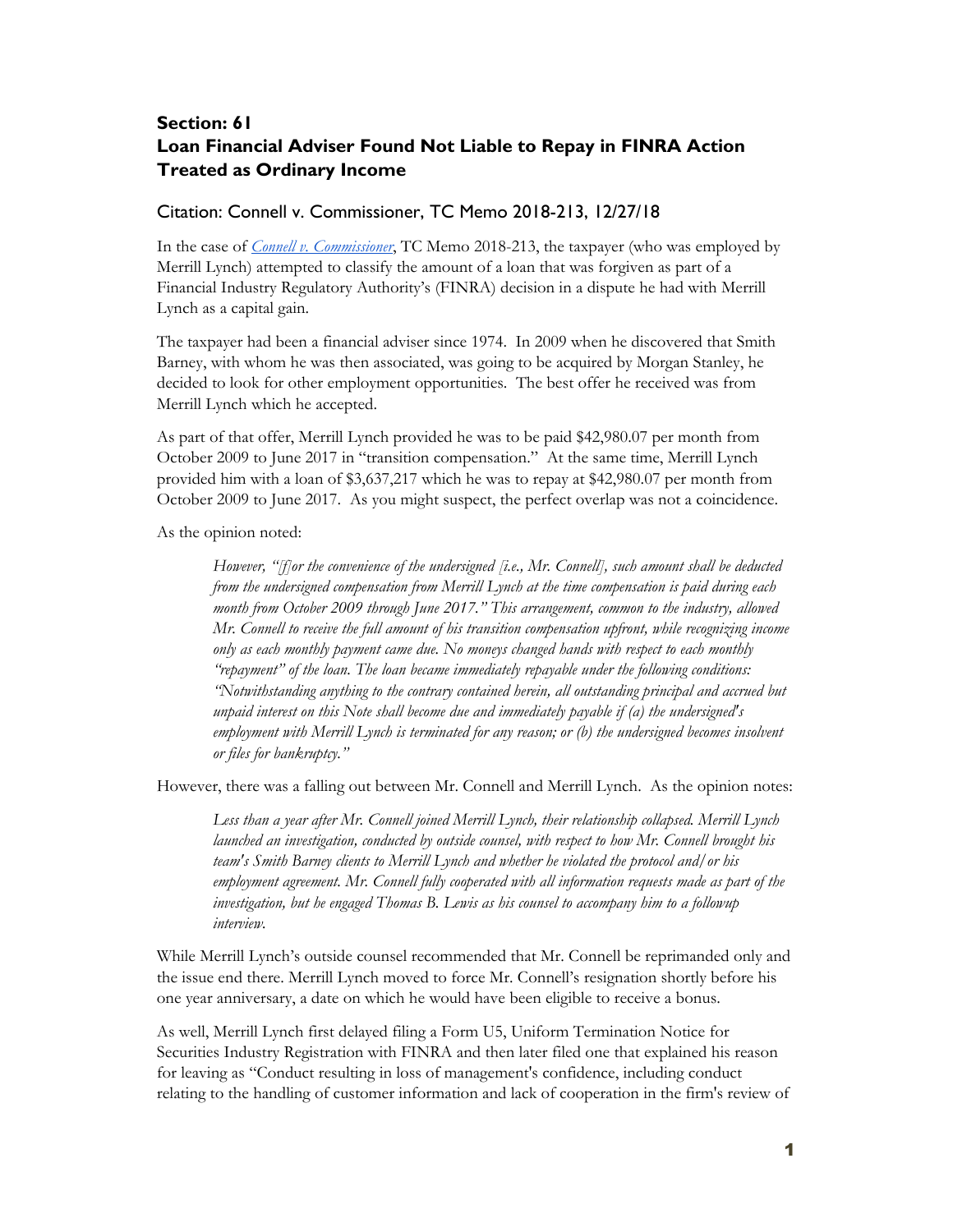the matter." Other financial services were unwilling to work with Mr. Connell during the period in which the U5 was not filed, and continued to be unwilling to work with him once the U5 with Merrill's statement was filed.

In the interim, Merrill Lynch kept all of Mr. Connell's staff as employees and had them contact his customers to convince them to stay with Merrill Lynch. They also sought to collect the balance due on the loan to Mr. Connell.

Mr. Connell filed an arbitration action with FINRA regarding Merrill Lynch's actions, seeking to find that he was not liable for repayment of the loan among other issues. Mr. Connell claimed that Merrill Lynch had breached its employment agreement with him by acting in bad faith, and had intentionally set out to gain access to his high-value client base while ensuring that he would be unable to offer those clients services on his own. Thus, Merrill Lynch was extremely likely to be able to keep these customers that were formerly Mr. Connell's long-term clients as its own.

FINRA did rule that Mr. Connell was not to be required to repay the loan to Merrill Lynch. But now the question was what the nature of the taxable income was.

The FINRA arbitration did not go into detail regarding the exact reasoning for the ruling that the loan did not need to be repaid. The taxpayer argued that the loan was payment for his client lists and relationships, an intangible asset that would generate capital gain income from this sale. The IRS argued that the taxpayer had advanced a number of theories, including that Merrill Lynch had violated the employment agreement, that would lead to any award being taxable as ordinary income.

The Tax Court, noting that the FINRA decision did not provide a clear answer to why the debt had been forgiven, agreed that the pleadings of the taxpayer would control.

The Court summarized the taxpayer's arguments as follows:

*Mr. Connell argues that his filings with the FINRA Panel make it clear that the award was to compensate him for the taking of his book of business and hence should be taxed as a capital gain.*

> *The gravamen of \* \* \* [Mr. Connell's] claim in the FINRA arbitration was that he was entitled to retain the unpaid portion of the Loan proceeds because they represented fair compensation for Merrill Lynch's having taken his book of business. In fact, that was the only argument he made with respect to his claim for retention of those proceeds.*

But the Tax Court noted that while he had raised that issue with FINRA, he had also raised the other justifications for this payment.

*Admittedly, the filings heavily emphasize Mr. Connell's argument that Merrill Lynch lured Mr. Connell to Merrill Lynch in order to acquire his book of business and that thereafter it set out to ruin his professional reputation so as to keep him from working at a competing financial services firm. But this argument was not the only one Mr. Connell presented to the FINRA [\*34] Panel. Mr. Connell's attorney, Mr. Lewis, an experienced and successful litigator, made certain of that. Mr. Connell's filings forcefully argue that the FINRA Panel should reject Merrill Lynch's position and conclude that Mr. Connell need not pay the balance of the upfront forgivable loan. Indeed, Mr. Connell's filings emphasized that Merrill Lynch breached the terms of the employment contract, not Mr. Connell, causing Mr. Connell to suffer damages. This argument, by itself, would relieve Mr. Connell of his obligation to pay the outstanding balance of the promissory note to Merrill Lynch.*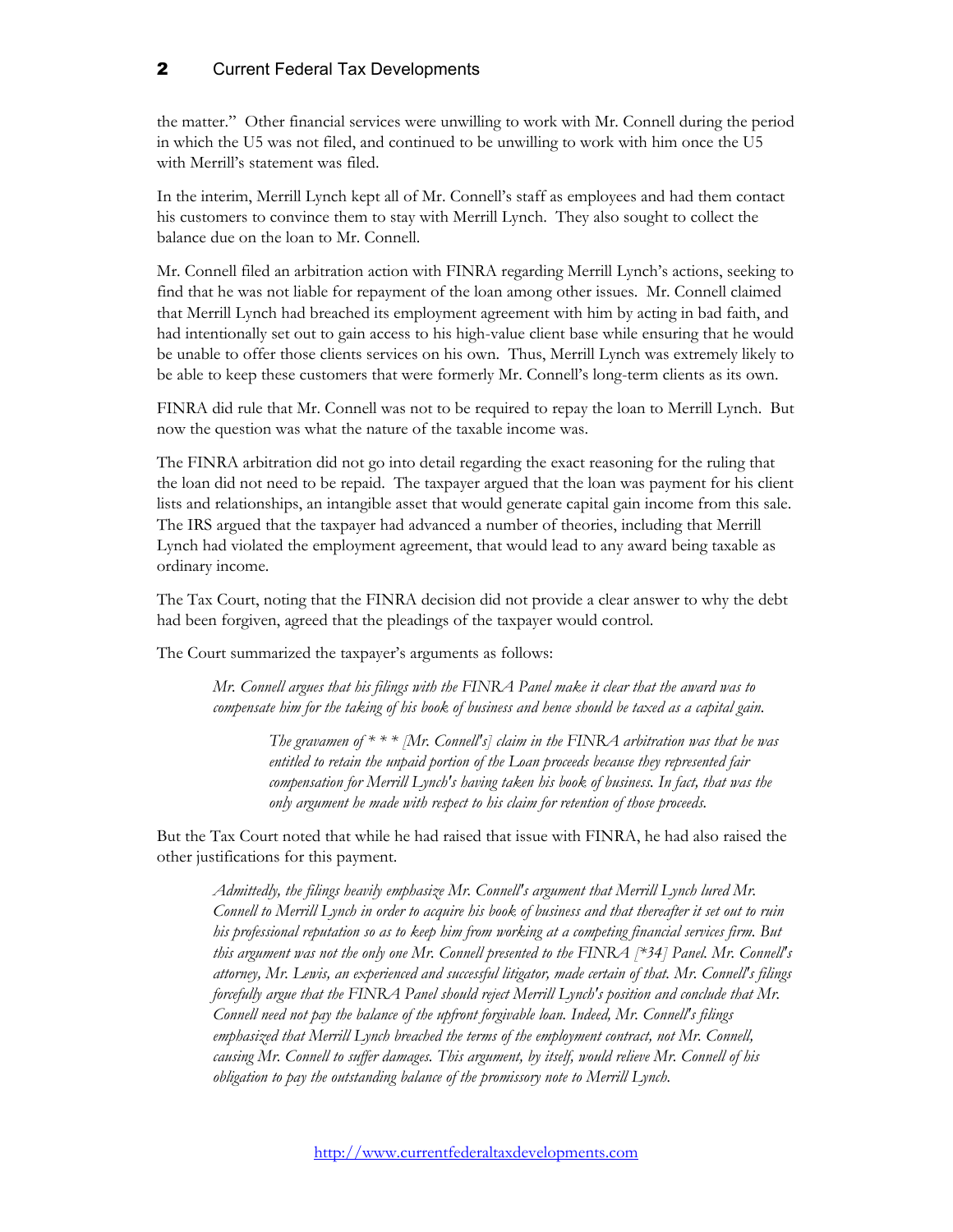And, as the Tax Court notes, the burden is on the taxpayer to show why the IRS's view of the payment as representing ordinary income is not the correct view:

*The record herein does not reveal the specific argument the FINRA Panel found most persuasive when it extinguished the balance of the upfront forgivable loan. Petitioners bear the burden of answering the question "in lieu of what were the damages awarded?" On the basis of our examination of the record, we conclude that petitioners have not met their burden to establish that the amount at issue was solely for the acquisition of Mr. Connell's book of business. Consequently, we sustain respondent's determination that the extinguishment of Mr. Connell's debt to Merrill Lynch constitutes cancellation of debt income and that the amount of the extinguishment is taxable as ordinary income.*

# <span id="page-6-0"></span>**Section: 61 IRS Significantly Raises Limits On Value of Vehicles for Cents Per Mile and Fleet-Average Valuation Rule**

#### <span id="page-6-1"></span>Citation: Notice 2019-08, 12/21/18

I[n Notice 2019-8](https://www.irs.gov/pub/irs-drop/n-19-08.pdf) the IRS has set the maximum values for 2018 for employer provided vehicles under which the cents per mile method (Reg. §1.61-21(e)) or fleet-average valuation rule (Reg.  $$1.61-21(d)$  may apply.

The IRS is making a significant increase in this number. The agency explains its reasoning as follows:

*Consistent with the substantial increase in the dollar limitations on depreciation deductions under section 280F(a), as modified by section 13202(a)(1) of the Act, the IRS and the Treasury Department intend to amend Treas. Reg. § 1.61-21(d) and (e) to incorporate a higher base value of \$50,000 as the maximum value for use of the vehicle cents-per-mile and fleet-average valuation rules effective for the 2018 calendar year. Further, the IRS and the Treasury Department intend that the regulations will be modified to provide that this \$50,000 base value will be adjusted annually using section 280F(d)(7) for 2019 and subsequent years.*

The maximum value of vehicles for which the cents per mile method may be used for 2018 is \$50,000.

The maximum value of vehicles for the fleet valuation rule for 2018 is also set at \$50,000.

## <span id="page-6-2"></span>**Section: 162 IRS Issues Safe Harbor Procedure on Charitable Contribution Credits That Apply to Payments Made for a Trade or Business**

#### <span id="page-6-3"></span>Citation: Revenue Procedure 2019-12, 12/28/18

In [Revenue Procedure 2019-12](https://www.irs.gov/pub/irs-drop/rp-19-12.pdf) the IRS released a set of safe harbor rules that apply to C corporations and certain passthrough entities that receive a state tax credit for amounts paid to organizations qualified under §170(c).

The procedure was issued in response to proposed regulations issued in 2018 that will apply to charitable contributions made by individuals after August 27, 2018. In such cases, an individual must reduce any charitable contribution claimed by any state tax credit received for making the contribution exceeds 15% of the contribution amount.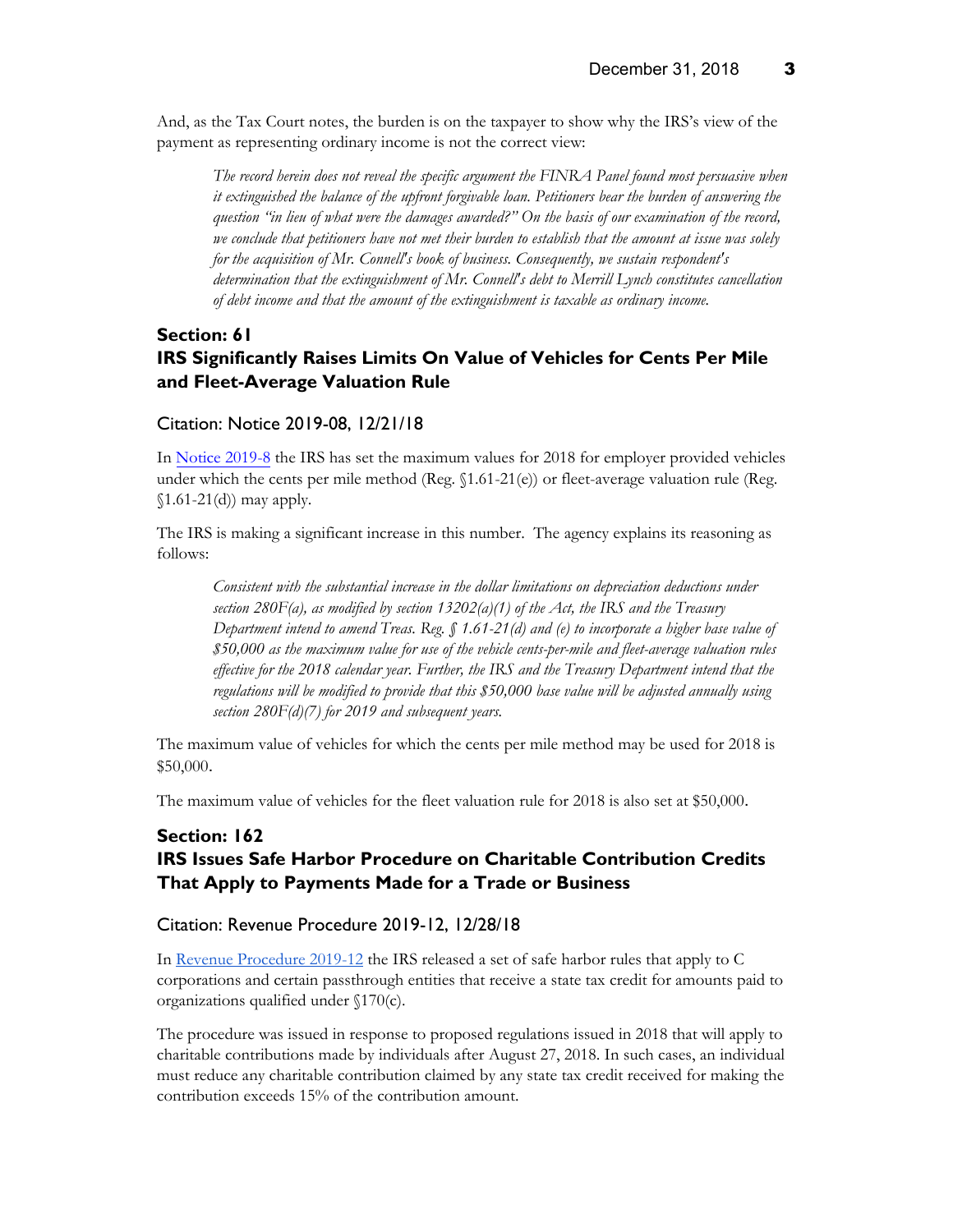Following the issuance of those regulations, the IRS issued a set of frequently asked questions (FAQs) that noted that, under Reg.  $(1.170A-1(c)(5))$ , if a taxpayer transfers property to such an organization that bears a direct relationship to the taxpayer's trade or business, and are made with a reasonable expectation of a financial reward commensurate with the transfer, the payment is deductible as a trade or business expense under IRC §162 and is not impacted by the proposed regulations.

The IRS notes in the procedure that there are similarities and differences for businesses conducted as C corporations and those that are conducted via a passthrough entity.

*To the extent a C corporation receives or expects to receive a state or local tax credit in return for a payment to an organization described in section 170(c), it is reasonable to conclude that there is a direct benefit to the C corporation's business in the form of a reduction in the state or local taxes the C corporation would otherwise have to pay and, therefore, to the extent of the amount of the credit received orexpected to be received, there is a reasonable expectation of financial return to the C corporation commensurate with the amount of the transfer.*

*Similarly, in the case of a business entity other than a C corporation that is regarded as separate from its owner for all federal tax purposes under section 301.77013 of the Procedure and Administration Reg ulations (passthrough entity) and that is operating a trade or business within the meaning of section 162, to the extent the credit received in return for such a payment can reduce the pass liability, it is reasonable to conclude thatthrough entity's tax there is a direct benefit to the passthrough entity in the form of a reduction in the state or local taxes the entity would otherwise have to pay. However, under the principles of sections 702 and 1366, the deductibility of the payment must be determine d at the level of the individual owners of the entity if the credit received or expected to be received will reduce a state or local income tax subject to the limitations in section 164(b)(6).*

Because of these differences, the IRS provides two different safe harbors, one applicable to C corporations and one applicable to passthrough entities.

For a C corporation, the following safe harbor applies:

*If a C corporation makes a payment to or for the use of an organization described in section 170(c) and receives or expects to receive a tax credit that reduces a state or local tax imposed on the C corporation in return for such payment, the C corporation may treat such payment as meeting the requirements of an ordinary and necessary business expense for purposes of section 162(a) to the extent of the credit received or expected to be received.* 

Passthrough are subjected to two tests. First, the passthrough must pass a test to be a *specified passthrough entity* for these purposes. That test is described as follows:

*An entity will be considered a specified passthrough entity described in this section 4.02 only if each of the requirements set forth in section 4.02(1) through (4) is satisfied.*

*(1) The entity is a business entity other than a C corporation that is regarded for all federal income tax purposes as separate from its owners under section 301.77013;* 

*(2) The entity operates a trade or business within the meaning of section 162;* 

*(3) The entity is subject to a state or local tax incurred in carrying on its trade or business that is imposed directly on the entity; and* 

[http://www.currentfederaltaxdevelopments.com](http://www.currentfederaltaxdevelopments.com/)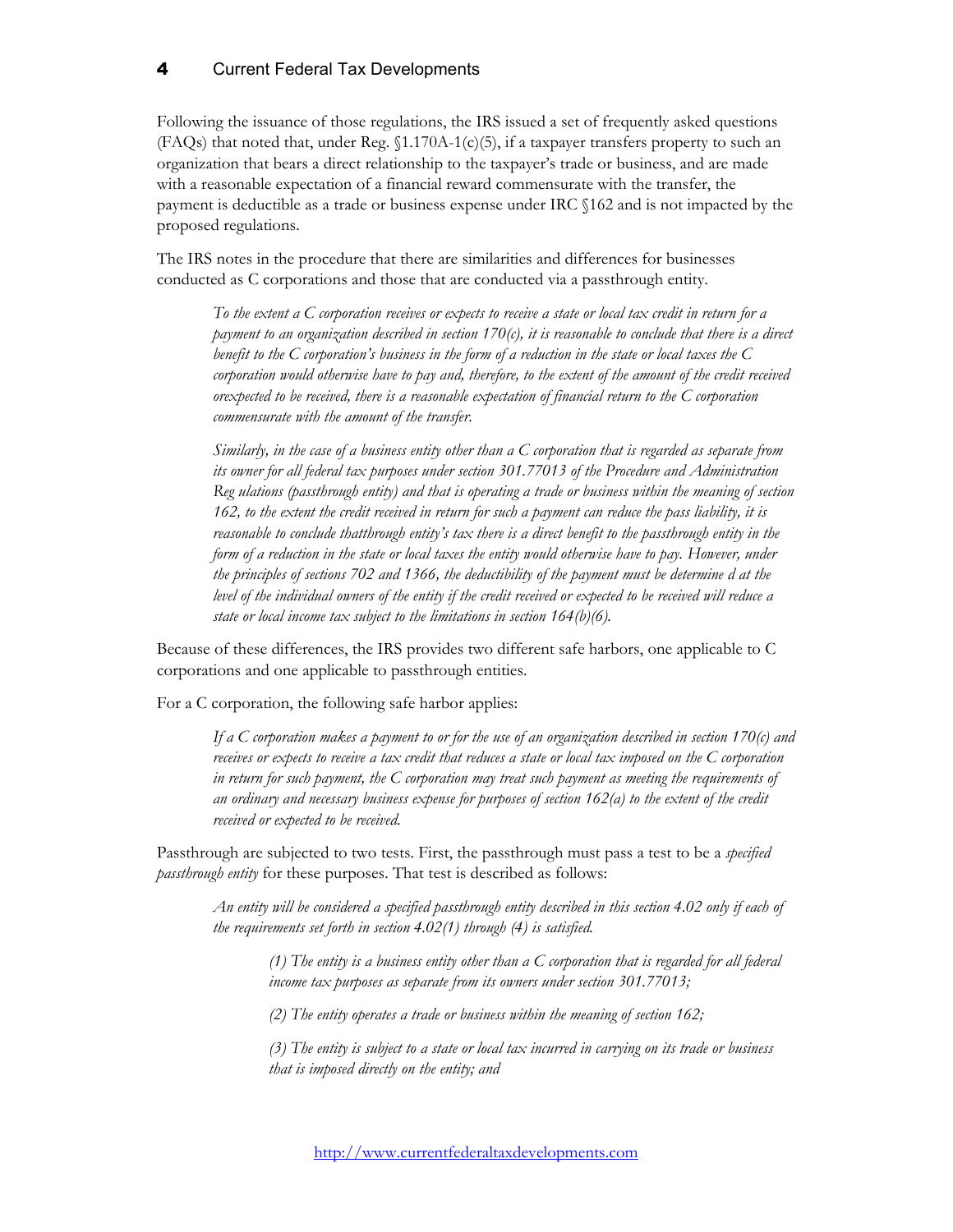*(4) In return for a payment to an organization described in section 170(c), the entity receives or expects to receive a state or local tax credit that the entity applies or expects to apply to offset a state or local tax described in section 4.02(3) of this revenue procedure other than a state or local income tax.*

The "other than a state or local income tax" language may come as a surprise to those who read the "clarification" in the summer from the Treasury Secretary and the IRS to allow this to be used to bypass the individual itemized deduction limit on state and local taxes.

If passthrough passes that test, then the following safe harbor applies:

*If a specified passthrough entity described in section 4.02 of this revenue procedure makes a payment to or for the use of an organization described in section 170(c) and receives or expects to receive a tax credit described in section 4.02(4) of this revenue procedure that the entity applies or expects to apply to o ffset a state or local tax described in section 4.02(3) of this revenue procedure other than a state or local income tax, the specified passthrough entity may treat such payment as meeting the requirements of an ordinary and necessary business expense for purposes of section 162(a) to the extent of the credit received or expected to be received.*

The IRS provides the following examples of applying these safe habors. First, there is a set of examples for the C corporation safe harbor:

*Example 1. A, a C corporation engaged in a trade or business, makes a payment of \$1,000 to an organization described in section 170(c). In return for the payment, A receives or expects to receive a dollar-for-dollar state tax credit to be applied to A's state corporate income tax liability. Under section 3 of this revenue procedure, A may treat the \$1,000 payment as meeting the requirements of an ordinary and necessary business expense under section 162.*

*Example 2. B, a C corporation engaged in a trade or business, makes a payment of \$1,000 to an organization described in section 170(c). In return for the payment, B receives or expects to receive a tax credit equal to 80 percent of the amount of this payment (\$800) to be applied to B's local real property tax liability. Under section 3 of this revenue procedure, B may treat \$800 as meeting the requirements of an ordinary and necessary business expense under section 162. The treatment of the remaining \$200 will depend upon the facts and circumstances and is not affected by this revenue procedure.*

The IRS then provides a pair of examples for the passthrough entity rules:

*Example 1 . P is a limited liability company (LLC) classified as a partnership for federal income tax purposes under section 301.77013 and is owned by individuals A and B. P is engaged in a trade or business within the meaning of section 162 and makes a payment of \$1,000 to an organization described in section 170(c). In return for the payment, P receives or expects to receive a dollar-for-dollar state tax credit to be applied to P's state excise tax liability incurred by P in carrying on its trade or business. Under applicable state law, the state's excise tax is imposed at the entity level (not the owner level). Under section 4 of this revenue procedure, P may treat the \$1,000 payment as meeting the requirements of an ordinary and necessary business expense under section 162.*

*Example 2. S is an S corporation engaged in a trade or business and is owned by individuals C and D. S mak es a payment of \$1,000 to an organization described in section 170(c). In return for the payment, S receives or expects to receive a state tax credit equal to 80 percent of the amount of this payment (\$800) to be applied to S's local real property tax liability incurred by S in carrying on its*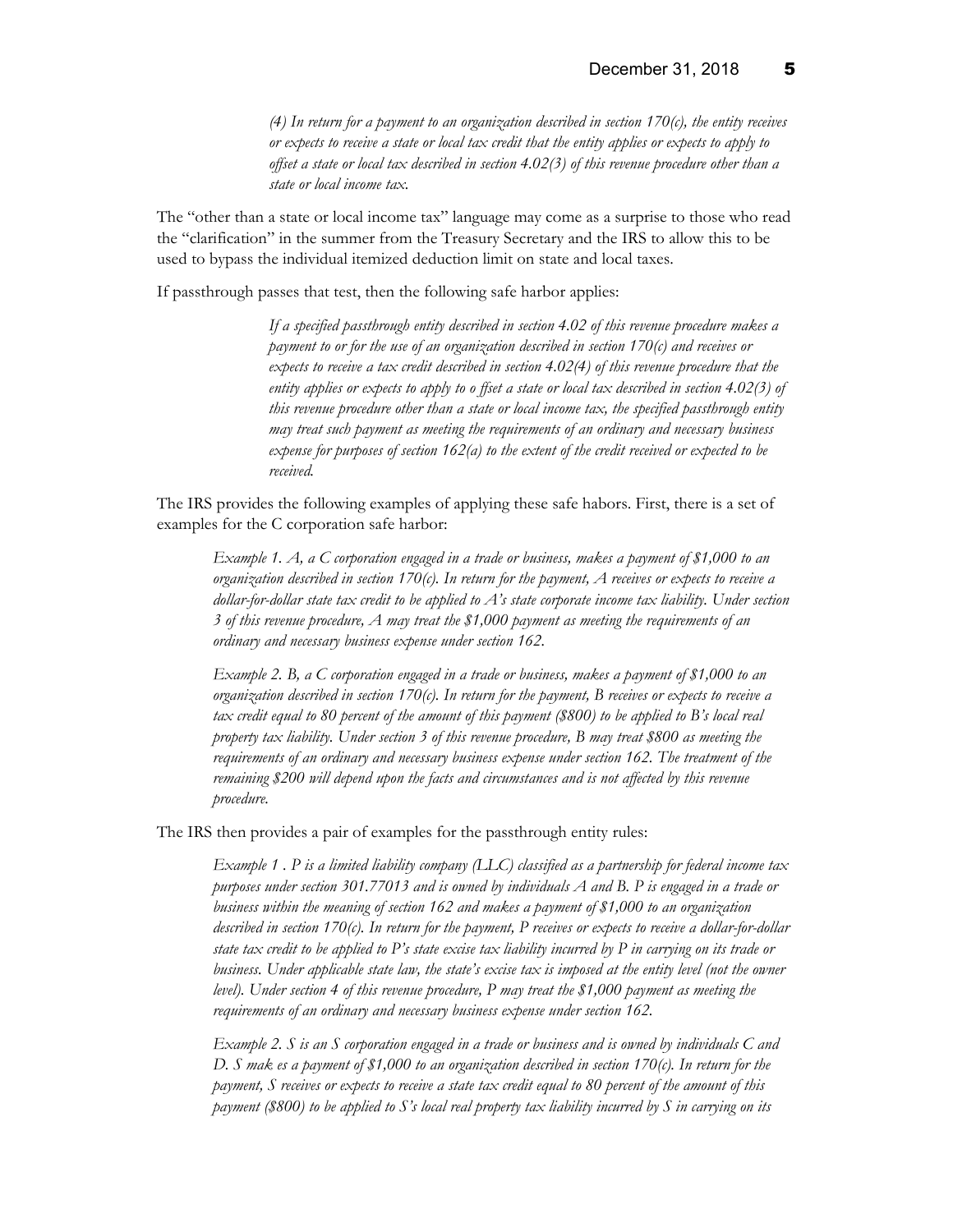*trade or business. Under applicable state and local law, the real property tax is imposed at the entity level (not the owner level). Under section 4 of this revenue procedure, S may treat \$800 of the payment as meeting the requirements of an ordinary and necessary business expense under section 162. The treatment of the remaining \$200 will depend upon the facts and circumstances and is not affected by this revenue procedure.*

One key item to note is the applicability date of this Revenue Procedure's safe harbors. Section 5.01 provides:

*This revenue procedure applies to amounts described in section 3.02 of this revenue procedure that are paid on or after January 1, 2018, by a C corporation described in section 3.01 of this revenue procedure. In addition, this revenue procedure applies to amounts described in section 4.03 of this revenue procedure that are paid on or after January 1, 2018, by a specified pass-through entity described in section 4.02 of this revenue procedure.*

# <span id="page-9-0"></span>**Section: 168 Revenue Procedure Released to Deal with ADS Depreciation Issues for Electing Farm and Real Property Businesses and Section 179 Changes Found in TCJA**

#### <span id="page-9-1"></span>Citation: Revenue Procedure 2019-08, 12/21/18

In [Revenue Procedure 2019-08](https://www.irs.gov/pub/irs-drop/rp-19-08.pdf) the IRS gives information on the following items following the enactment of the Tax Cuts and Jobs Act:

- Qualified real property under IRC §179;
- Alternative depreciation system (ADS) depreciation of real property with the new 30 and 40 year lives; and
- Handling the transition to ADS depreciation for certain property of electing farming and electing real property businesses.

For years beginning after 2017, the following types of property are qualified real property that may be treated as eligible §179 property under IRC §179(d)(1):

- Qualified improvement property as defined by IRC §168(e)(6) and
- Improvements to nonresidential real property if the improvement:
	- o Is §1250 property and
		- o Is
- $A$  roof;
- Heating, ventilation and air conditioning (HVAC) property;
- A fire protection or alarm system; or
- A security system.

The Revenue Procedure provides the following information on the definition of qualified improvement property:

*The definition of qualified improvement property in § 168(e)(6) is the same definition of that term in § 168(k)(3) as in effect on the day before the date of enactment of the TCJA. Accordingly, see section 4.02 of Rev. Proc. 2017-33 for further guidance on the definition of qualified improvement property…*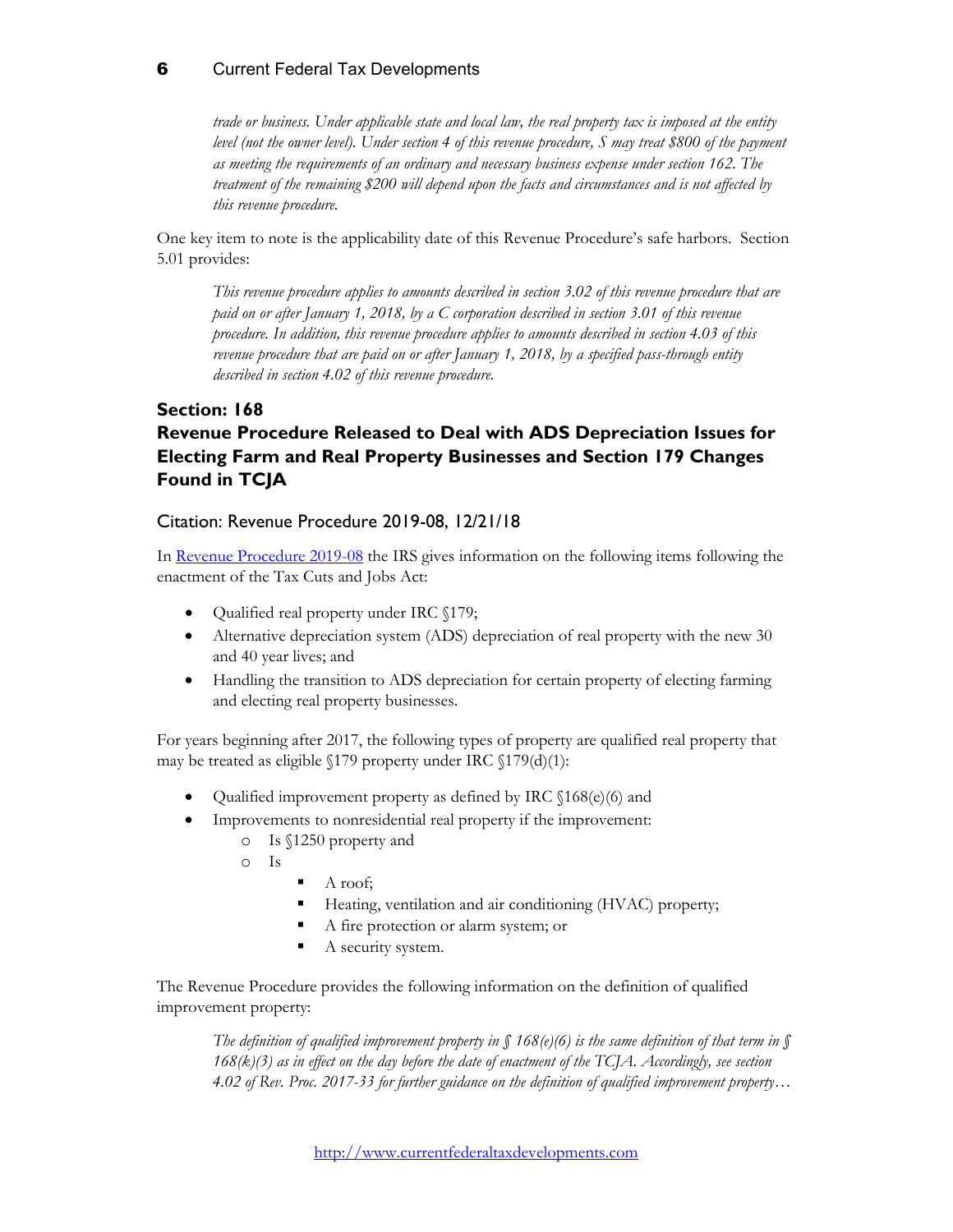The procedure provides the following method for electing to treat qualified real property as §179 property:

*A taxpayer may elect to expense under § 179(a) the cost, or a portion of the cost, of qualified real property placed in service by the taxpayer during any taxable year beginning after 2017 by filing an original or amended Federal tax return for that taxable year in accordance with procedures similar to those in* § 1.179-5(c)(2) and section 3.02 of Rev. Proc. 2017-33. If a taxpayer elects or elected to *expense under § 179(a) a portion of the cost of qualified real property placed in service by the taxpayer during any taxable year beginning after 2017, the taxpayer is permitted to increase the portion of the cost of such property expensed under § 179(a) by filing an amended Federal tax return for that taxable year. Any such increase in the amount expensed under § 179 is not deemed to be a revocation of the prior election for that taxable year.*

The Revenue Procedure also provides an optional depreciation table for 30 year ADS property in Section 4.02(2).

The procedure also deals with the change to ADS depreciation for certain assets of electing farm and real property businesses. Such businesses that wish take advantage of electing out of the interest limitations of IRC §163(j) have to depreciation certain property using ADS depreciation.

The property which must be depreciated using ADS are:

*(a) Any nonresidential real property (as defined in § 168(e)(2)(B)), residential rental property (as defined in § 168(e)(2)(A)), and qualified improvement property (as defined in § 168(e)(6)) held by an electing real property trade or business (as defined in § 163(j)(7)(B) and the regulations thereunder); and*

*(b) Any property with a recovery period of 10 years or more that is held by an electing farming business (as defined in § 163(j)(7)(C) and the regulations thereunder). For determining what MACRS property has a recovery period of 10 years or more, the recovery period is determined in accordance with § 168(c).*

The requirement to use ADS depreciation applies both to property placed in service in years prior to the year the election is made and property placed in service in the year of election and later years.

The Revenue Procedure provides the following procedure to deal with transitioning existing property to the appropriate ADS depreciation method:

*For existing property described in section 4.02(1) of this revenue procedure, as applicable, a change in use occurs under § 168(i)(5) and § 1.168(i)-4(d) for the election year as a result of the election under § 163(j)(7)(B) or (C), as applicable. Accordingly, depreciation for such property beginning for the election year is determined in accordance with § 1.168(i)-4(d). Pursuant to § 1.168(i)-4(f), a change in computing depreciation for the election year for such existing property is not a change in method of accounting under § 446(e). If any such existing property was qualified property under § 168(k) in the taxable year in which the trade or business placed the property in service, the additional first year depreciation deduction allowable for that property is not redetermined. See § 1.168(k)-1(f)(6)(iv)(A)*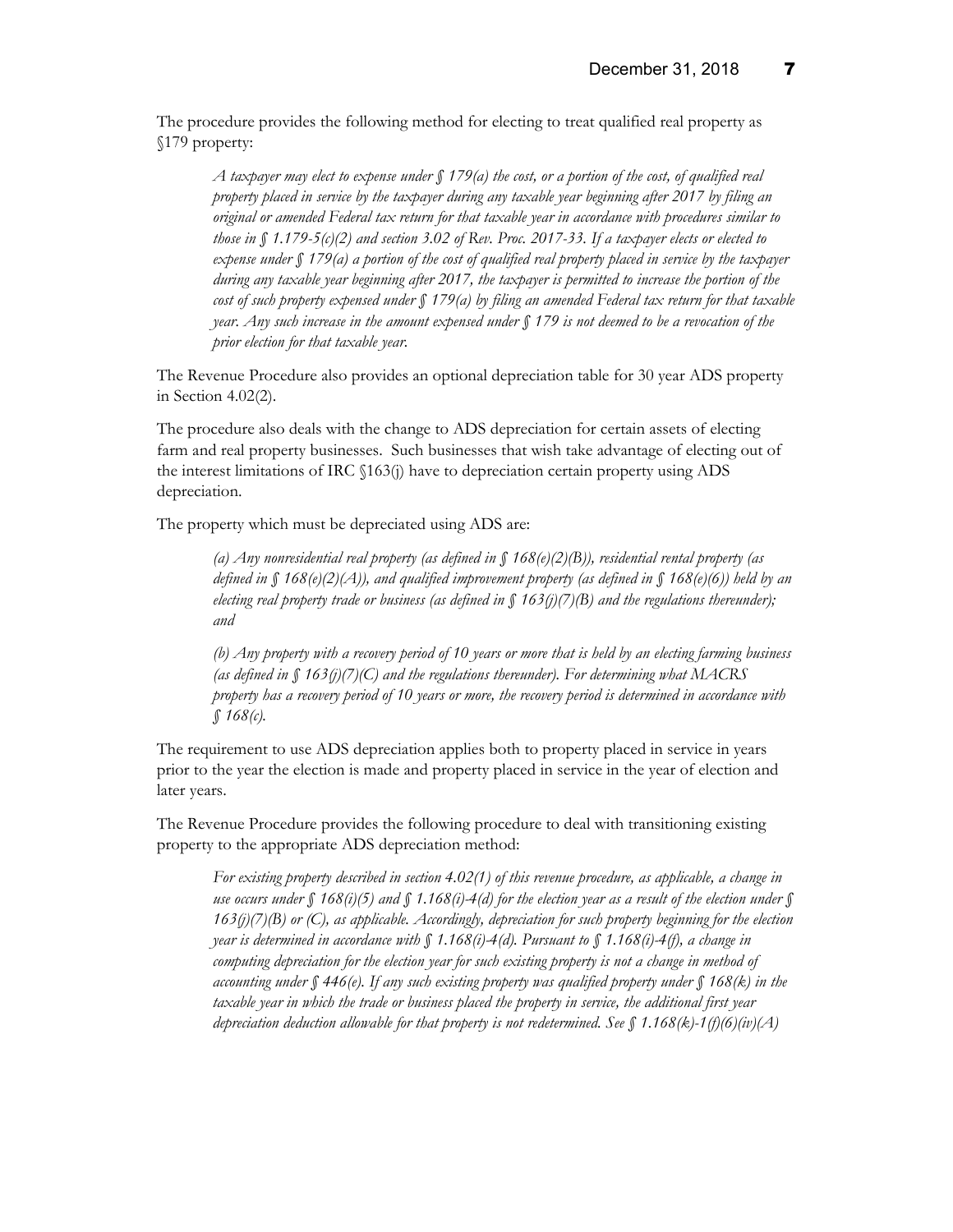Under Reg.  $$1.168(i)-4(d)(4)(ii)$  the appropriate depreciation for periods beginning with the year of change is computed as follows:

*The depreciation allowances for the MACRS property for any 12-month taxable year beginning with the year of change are determined by multiplying the adjusted depreciable basis of the MACRS property as of the first day of each taxable year by the applicable depreciation rate for each taxable year.*

The applicable depreciation period is defined by Reg.  $(1.168(i)-4(d))(4)(ii)(A)$  as follows:

*The applicable depreciation method is the depreciation method that would apply in the year of change and any subsequent taxable year for the MACRS property had the taxpayer used the longer recovery period and/or the slower depreciation method in the placed- in-service year of the property.*

The applicable recovery period depends on whether straight line or an accelerated method (150 or 200-percent declining balance) is used. If straight line depreciation is used the applicable recovery period is:

*The number of years remaining as of the beginning of each taxable year (taking into account the applicable convention) had the taxpayer used the longer recovery period in the placed-in-service year of the property if the applicable depreciation method is the straight line method (as determined under paragraph (d)(4)(ii)(A) of this section)...[1](#page-11-0)*

If an accelerated method is used, the applicable recovery period is:

*The longer recovery period resulting from the change in the use if the applicable depreciation method is the 200- or 150- percent declining balance method (as determined under paragraph (d)(4)(ii)(A) of this section)…[2](#page-11-1)*

For newly-acquired property, the Revenue Procedure provides the following rules:

*For newly-acquired property described in section 4.02(1) of this revenue procedure, as applicable, the taxpayer determines the depreciation in accordance with the alternative depreciation system for such property for its placed-in-service year and the subsequent taxable years. Because such newly-acquired property is required to be depreciated under the alternative depreciation system, the property is not qualified property for purposes of the additional first year depreciation deduction under § 168(k). See § 168(k)(2)(D).*

The Revenue Procedure also provides information for a taxpayer that makes the election and fails to use ADS on either existing or newly-acquired property.

For existing property, the Revenue Procedure provides the following guidance in that situation:

*If an electing real property trade or business or an electing farming business does not depreciate any existing property that is described in section 4.02(1) of this revenue procedure, as applicable, under the alternative depreciation system for the election year and the subsequent taxable year then that trade or business has adopted an impermissible method of accounting for that item of MACRS property. As a result, a change from that impermissible method of accounting to the straight-line method, the applicable recovery period, and/or the applicable convention under the alternative depreciation system for the item* 

 $\overline{a}$ 

<span id="page-11-0"></span> $1$  Reg.  $(1.168(i) - 4(d)(4)(ii)(B)(2)$ 

<span id="page-11-1"></span><sup>&</sup>lt;sup>2</sup> Reg.  $(1.168(i) - 4(d)(4)(ii)(B)(1)$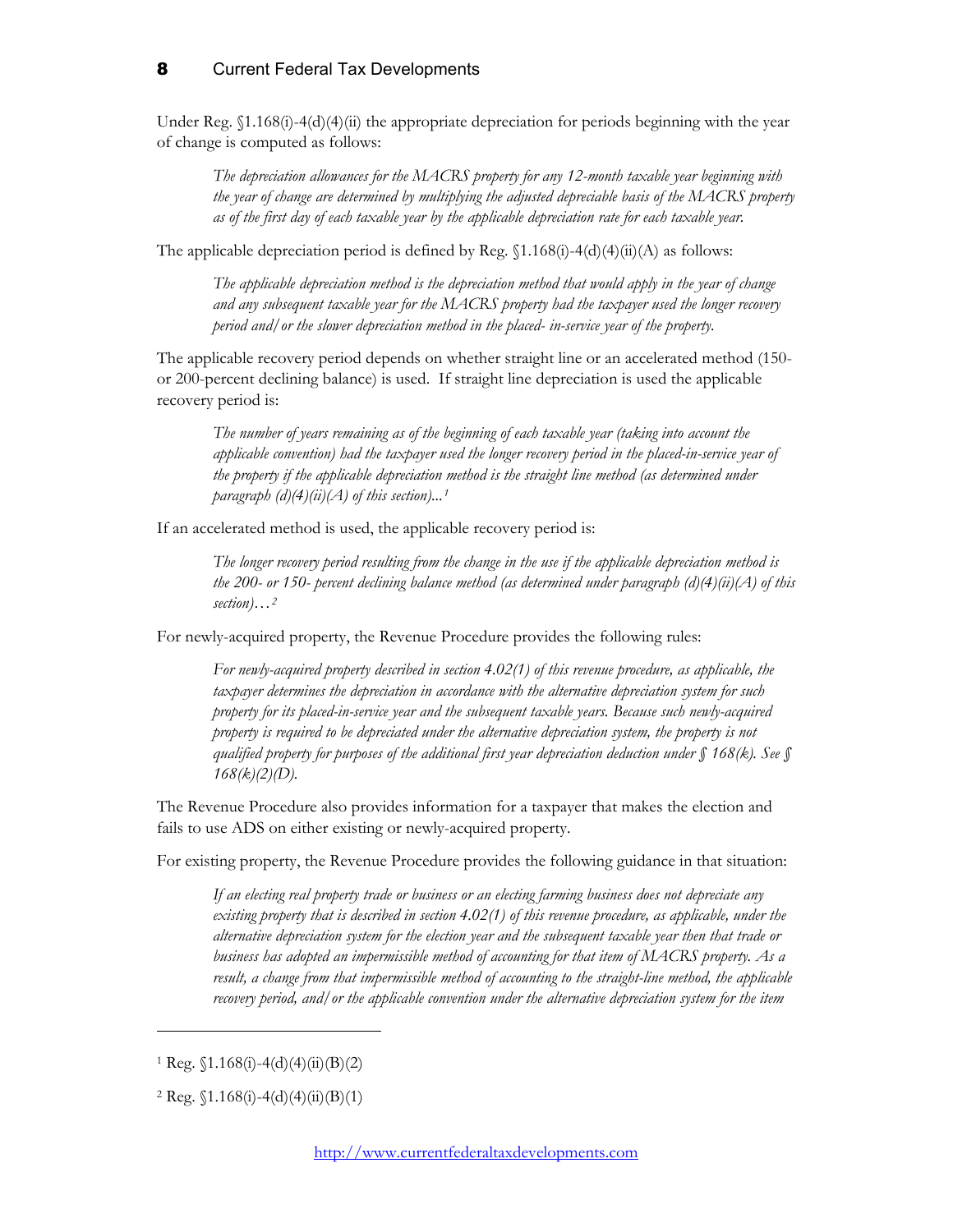*of MACRS property is a change in method of accounting under § 446(e). See § 1.446- 1(e)(2)(ii)(d)(2)(i). The taxpayer requests to make such a method change by filing Form 3115, Application for Change in Accounting Method, in accordance with the automatic change procedures or non-automatic change procedures, as applicable, in Rev. Proc. 2015-13, 2015-5 I.R.B. 419 (or any successor). If the taxpayer is eligible to make this method change under the automatic change procedures, the method change is described in section 6.05 of Rev. Proc. 2018-31 (or any successor). The § 481(a) adjustment as of the first day of the year of change is calculated as though the change in use occurred for the item of MACRS property in the election year.*

For newly-acquired property, the following guidance is provided:

*If an electing real property trade or business or an electing farming business does not determine its depreciation under the alternative depreciation system for any newly-acquired property that is described in section 4.02(1) of this revenue procedure, as applicable, for its placed-in-service year and the subsequent taxable year then that trade or business has adopted an impermissible method of accounting for that item of MACRS property. As a result, a change from that impermissible method of accounting to the straight-line method, the applicable recovery period, and/or the applicable convention under the alternative depreciation system for the item of MACRS property is a change in method of accounting under § 446(e). See § 1.446-1(e)(2)(ii)(d)(2)(i). The taxpayer requests to make such a method change by filing Form 3115 in accordance with the automatic change procedures or non-automatic change procedures, as applicable, in Rev. Proc. 2015-13 (or any successor). If the taxpayer is eligible to make this method change under the automatic change procedures, the method change is described in section 6.01 of Rev. Proc. 2018-31 (or any successor), provided none of the inapplicability provisions in section 6.01(1)(c) of Rev. Proc. 2018-31 (or any successor) apply. The § 481(a) adjustment as of the first day of the year of change is calculated as though the taxpayer determined depreciation under the alternative depreciation system for the item of MACRS property beginning for its placed-in-service year.*

# <span id="page-12-0"></span>**Section 199A IRS Publication Indicates Real Estate & Insurance Agents and Brokers Are Considered in a Specified Service Trade or Business**

<span id="page-12-1"></span>Citation: Draft Publication 535 (Section), 12/19/18

The draft copy of the §199A section of [Publication 535](https://www.irs.gov/pub/irs-dft/p535--dft.pdf) released by the IRS on December 19, 2018, in describing what is a specified service trade or business has language in it that does not track what was found in the proposed regulations released in August. The issue involves whether "services performed in the field of brokerage services" includes services performed by real estate agents, real estate brokers, insurance agents, etc. or is limited to the brokerage of financial products.

The original Proposed Reg.  $(1.199A-5(b)(2)(x)$  provided the following definition for that category:

*For purposes of section 199A(d)(2) and paragraph (b)(1)(ix) of this section only, the performance of services in the field of brokerage services includes services in which a person arranges transactions between a buyer and a seller with respect to securities (as defined in section 475(c)(2)) for a commission or fee. This includes services provided by stock brokers and other similar professionals,* but does not include services provided by real estate agents and brokers, or insurance agents and brokers. (emphasis added)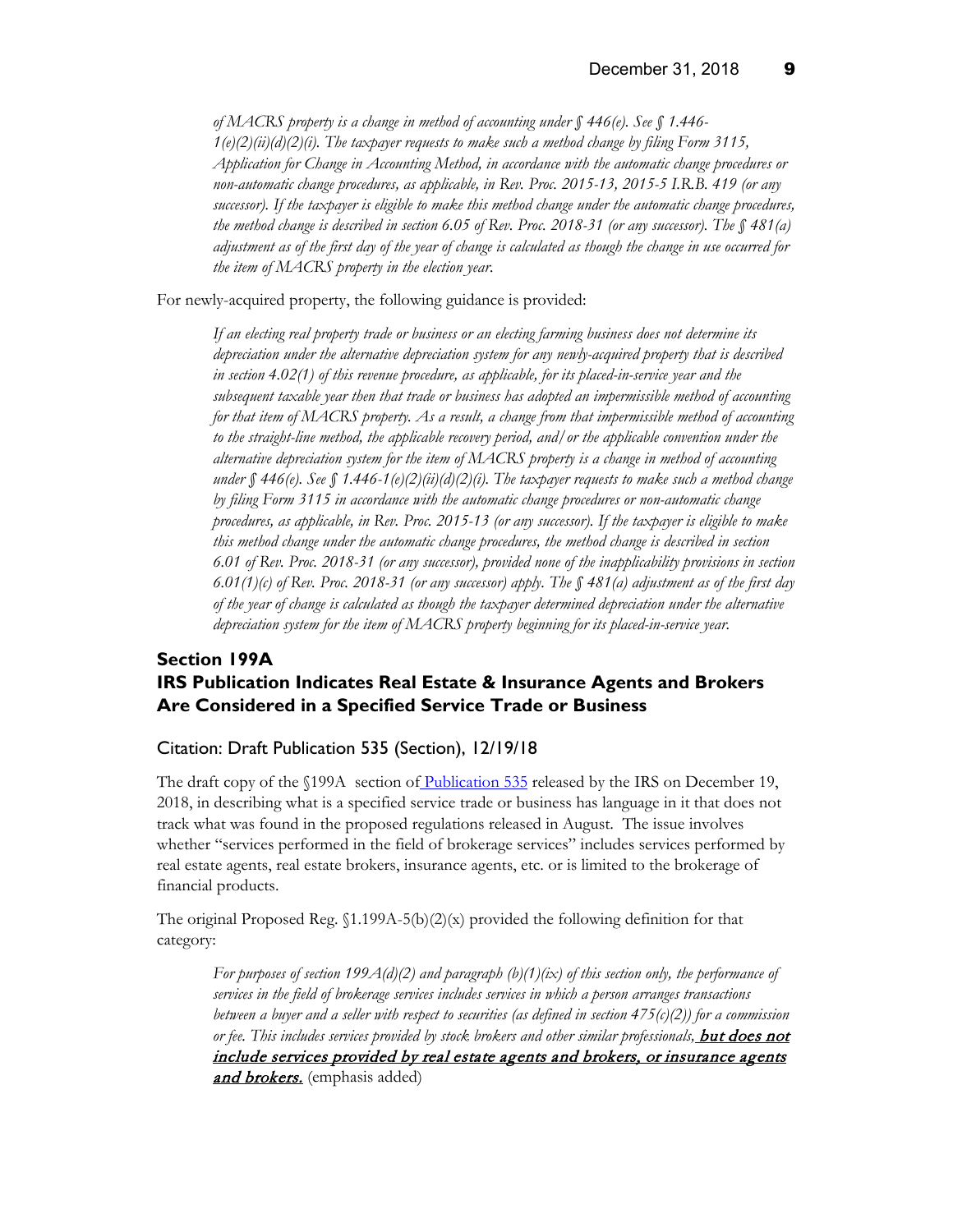However, the recently released pages from Publication 535 has the following information on these services:

*Brokerage services, including arranging transactions between a buyer and a seller for a commission or fee*  such as stock brokers, **real estate agents and brokers, insurance agents and brokers**, (emphasis added) *and intellectual property brokers;*

The publication specifically includes the categories specifically called out as being excluded in the proposed regulations. The publication also states that intellectual property brokers are included in the category, while the proposed regulations made no mention of this category.

If, in fact, the final regulations reflect the language in the proposed regulations then even if this language is not changed in the publications, real estate agents and brokers and insurance agents and brokers would not face a change of treatment. The regulations would override the publication which would simply be in error.

But one other possibility needs to be taken into account. A few days before the draft publication was released, Treasury sent the final regulations under IRC §199A to the Office of Information and Regulatory Affairs (OIRA) for review prior to publication. Thus, the publication, which otherwise seems to quote much of its definitions in this area word for word from the proposed regulations, may reflect a change that exists in the final regulations we are waiting to see following the OIRA review and final release.

This quirk in the publication was brought to my attention by a Twitter post by Stephen L. Nelson CPA of Seattle that was commented on by Glen Birnbaum, CPA.

# <span id="page-13-0"></span>**Section: 867 Rules Proposed to Implement Requirement to Treat Sale of Partnership Interests as Effectively Connected with US Trade or Business by Foreign Partners**

#### <span id="page-13-1"></span>Citation: REG-113604-18, 12/20/18

Proposed regulations dealing with the sale of a partnership have been issued by the IRS (REG-113604-18) to implement changes made by Congress in the Tax Cuts and Jobs Act. Specifically, TCJA made the following changes to deal with foreign holders of partnership interests:

- Requiring foreign partners to treat the sale of a partnership interest as "effectively connected" with a U.S. trade or business if a sale of the partnership's assets would have created such effectively connected income (overturning the result in *Grecian Mining v. Commissioner*, 149 TC No. [3](#page-13-2))<sup>3</sup>; and
- Requiring the buyer of a partnership interest to withhold 10% of the purchase price unless the buyer certifies the buyer is not a foreign person.[4](#page-13-3)

These proposed regulations deal only with the first category of transactions--rules on withholding are not in this of regulations, though the preamble notes that Treasury and the IRS "intend to issue guidance under section 1446(f) expeditiously."

 $\overline{a}$ 

<span id="page-13-2"></span><sup>3</sup> IRC §864(c)(8)

<span id="page-13-3"></span><sup>4</sup> IRC §1446(f)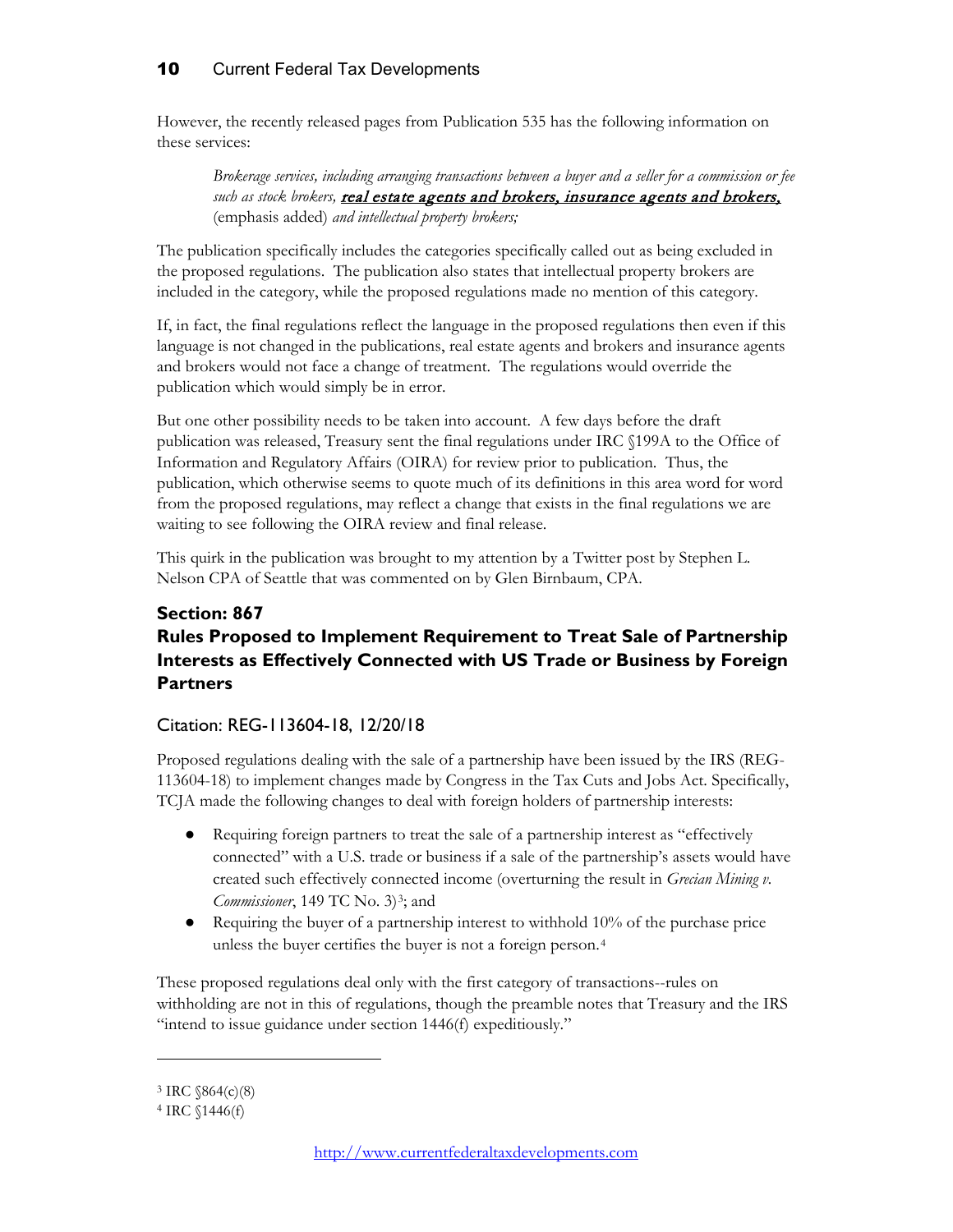The proposed regulations begin by dealing with new IRC  $$864(c)(8)$  with rules on how the foreign interest holder determines the effectively connected gain or loss. That provision is outlined in the preamble:

*Section 864(c)(8)(A) provides that gain or loss of a foreign transferor from the transfer of an interest, owned directly or indirectly, in a partnership that is engaged in any trade or business within the United States is treated as effectively connected gain or loss to the extent such gain or loss does not exceed the amount determined under section 864(c)(8)(B). In general, section 864(c)(8)(B) limits the amount of effectively connected gain or loss to the portion of the foreign transferor's distributive share of gain or loss that would have been effectively connected gain or loss if the partnership had sold all of its assets at fair market value. The proposed regulations set forth rules for determining gain or loss described in section 864(c)(8)(A) and the limitation described in section 864(c)(8)(B), each of which is discussed in this section I of this Explanation of Provisions.*

As the preamble describes the issue:

*To determine the amount of gain or loss described in section 864(c)(8)(A), generally, the proposed regulations require that a foreign transferor first determine its gain or loss on the transfer of a partnership interest ("outside gain" and "outside loss"). For this purpose, the proposed regulations provide that outside gain or loss is determined under all relevant provisions of the Code and the regulations thereunder. As described in section I.A.1 of this Explanation of Provisions, a foreign transferor may recognize capital gain or loss ("outside capital gain" or "outside capital loss") and ordinary gain or loss ("outside ordinary gain" or "outside ordinary loss") on the transfer of its partnership interest and must separately apply section 864(c)(8) with respect to its capital gain or loss and its ordinary gain or loss.*

IRC §§741 and 751 govern gain and loss calculations generally when a taxpayer sells an interest in a partnership.

*In general, the proposed regulations provide that a foreign transferor must determine the portion of its capital gain or loss, and the portion of its ordinary income or loss from section 751 property, that must each be characterized as effectively connected gain or loss under section 864(c)(8). See proposed §1.864(c)(8)-1(b). As provided in section 864(c)(8)(A) and further described in section I.B of this Explanation of Provisions, the proposed regulations provide that a foreign partner's effectively connected gain or loss will not exceed its outside gain or loss on the sale of the interest as determined under sections 741 and 751 and the regulations thereunder. Thus, the amount of gain or loss determined under section 741 (before application of section 751) is not a limitation on the amount of gain or loss characterized as effectively connected with the conduct of a trade or business within the United States under the proposed regulations.*

The preamble indicates that although IRC  $$864(c)(8)(E)$  authorizes the IRS to issue regulations to deal with the impact of nonrecognition transactions with this provision, such regulations are not included in this set of proposed regulations. Rather, the preamble continues:

*The Treasury Department and the IRS recognize, however, that certain nonrecognition transactions may have the effect of reducing gain or loss that would be taken into account for U.S. federal income tax purposes. For example, if a partnership that conducts a trade or business within the United States owns property not subject to tax under section 871(b) or 882(a) in the hands of a foreign partner, the partnership may distribute that property to the foreign partner rather than a U.S. partner. The Treasury Department and the IRS continue to consider, and comments are requested regarding, whether other Code provisions adequately address transactions that rely on section 731 distributions to reduce*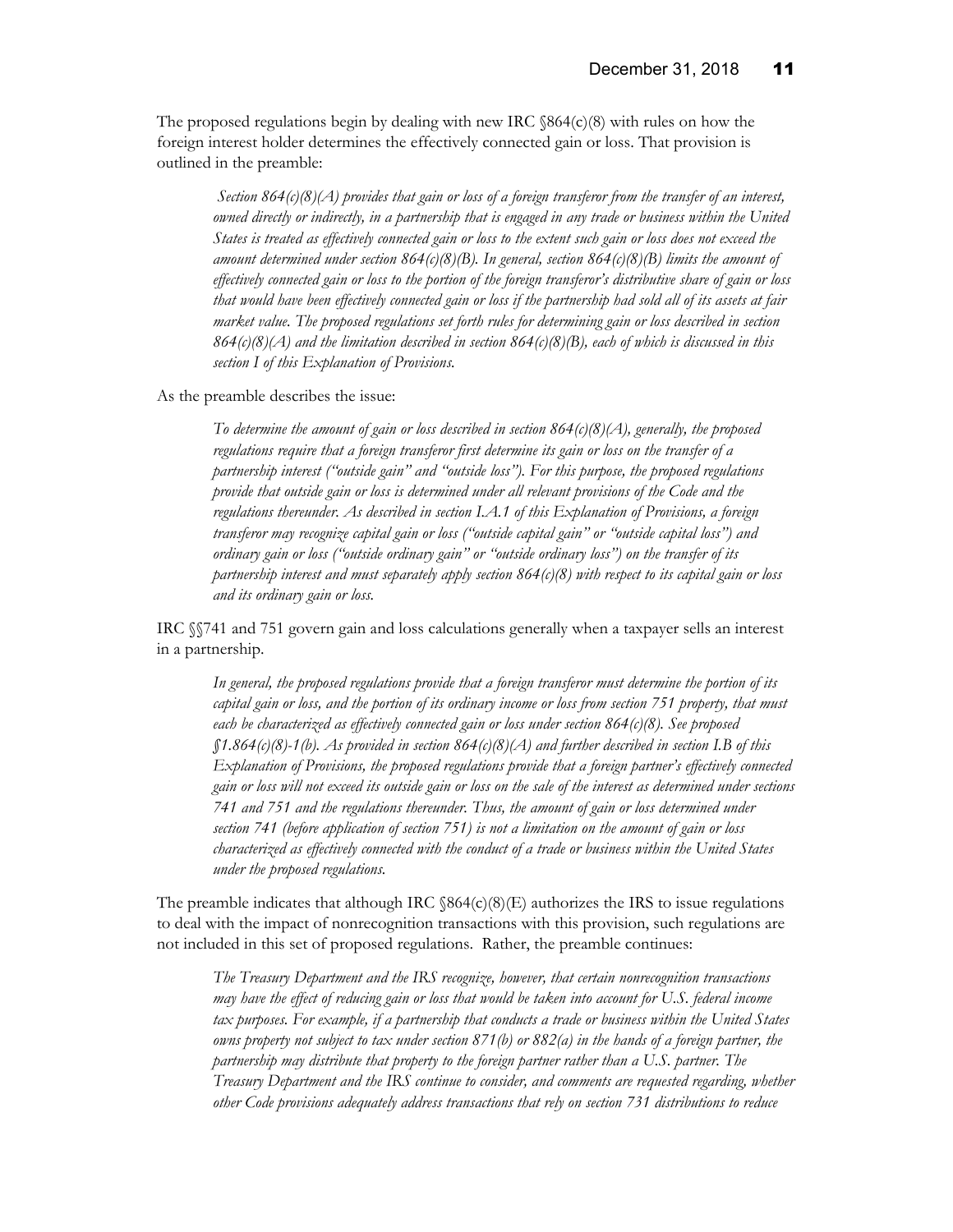*the scope of assets subject to U.S. federal income taxation, and may propose rules addressing these types of transactions.*

The preamble notes that once a taxpayer has determined the outside gain or loss, the taxpayer must then determine the limitation found in IRC §864(c)(8)(B) by determining the following three amounts:

- With respect to each asset held by the partnership, the amount of gain or loss that the partnership would recognize in connection with a deemed sale to an unrelated party in a fully taxable transaction for cash equal to the asset's fair market value immediately before the partner's transfer of its partnership interest;
- The amount of that gain or loss that would be treated as effectively connected gain or loss ("deemed sale EC gain" and "deemed sale EC loss"); and
- The foreign transferor's distributive share of the ordinary and capital components of any deemed sale EC gain and deemed sale EC loss.

The preamble then describes terms used for items determined by these calculations:

*The proposed regulations refer to the separate sums of the foreign transferor's distributive shares of the ordinary and capital components of deemed sale EC gain and deemed sale EC loss items for all assets, determined at the level of the foreign transferor, as "aggregate deemed sale EC capital gain," "aggregate deemed sale EC capital loss," "aggregate deemed sale EC ordinary gain," and "aggregate deemed sale EC ordinary loss."*

The preamble next describes how to apply the limitation:

*After each of these aggregate amounts is determined, the proposed regulations implement the limitation described in section 864(c)(8)(B), generally, by comparing the foreign transferor's outside gain or loss amounts with the relevant aggregate deemed sale EC gain or loss. This determination is made separately with respect to capital gain or capital loss and gain or loss treated as ordinary income or ordinary loss. Thus, for example, a foreign transferor would compare its outside capital gain to its aggregate deemed sale EC capital gain, treating the former as effectively connected gain only to the extent it does not exceed the latter. See proposed §1.864(c)(8)-1(b)(3).*

The rule proposed in the regulations generally turn any deemed sale gain or loss as coming from sources inside the United States. However, the regulations provide an exception:

*To prevent this rule from potentially converting gain or loss from assets with no connection to the partnership's trade or business within the United States into effectively connected gain or loss, the proposed regulations provide that gain or loss from the deemed sale of a partnership asset is not treated as effectively connected gain or loss if (1) no income or gain previously produced by the asset was taxable as effectively connected with the conduct of a trade or business within the United States by the partnership (or a predecessor of the partnership) during the ten-year period ending on the date of the transfer, and (2) the asset was not used, or held for use, in the conduct of a trade or business within the United States by the partnership (or a predecessor of the partnership) during the ten-year period ending on the date of transfer. See proposed §1.864(c)(8)-1(c)(2)(ii).*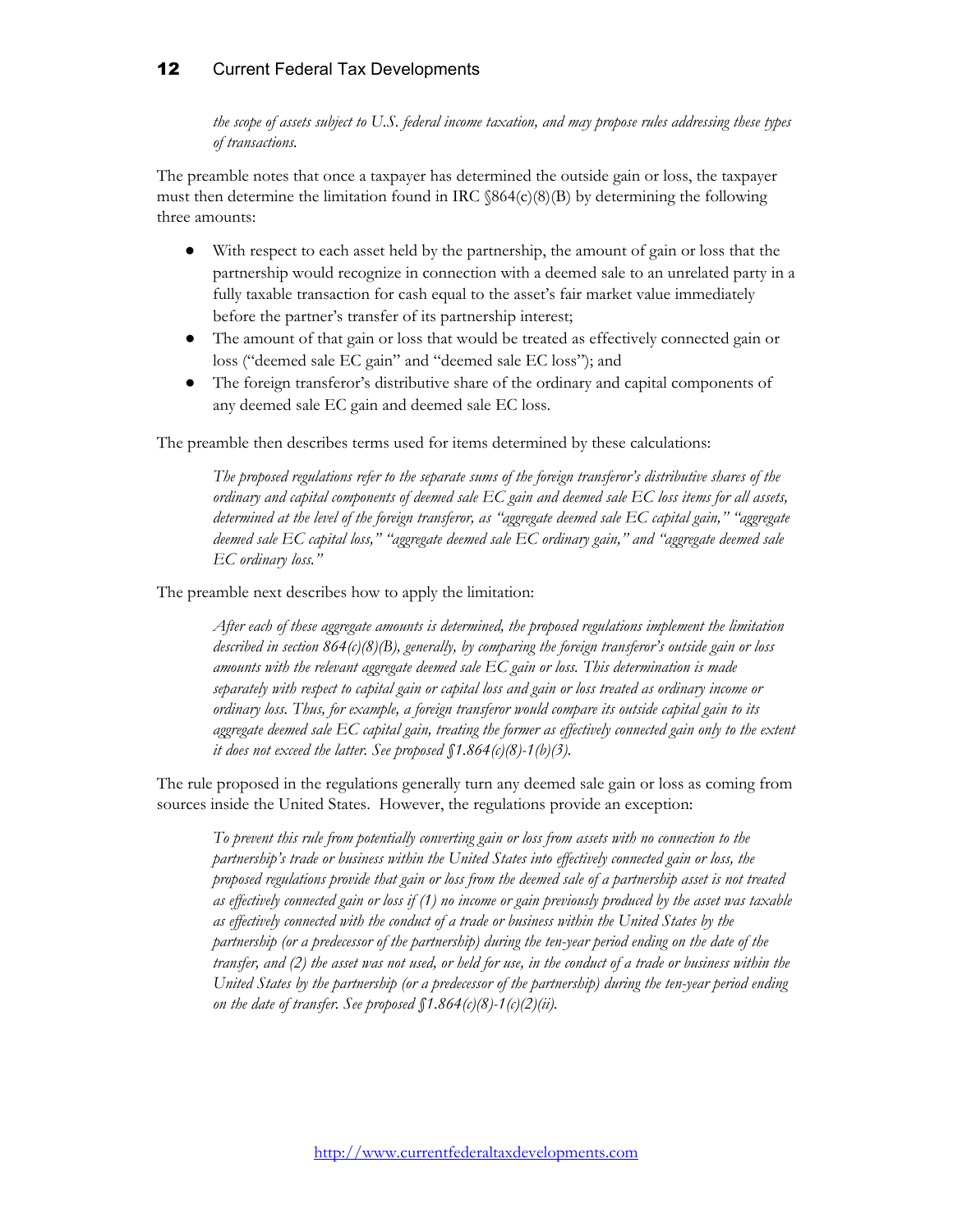The proposed regulations provide the following rules for determining a partner's share of the deemed sale EC gain and deemed sale EC loss:

*The proposed regulations provide that a partner's distributive share of gain or loss from the deemed sale is determined under all applicable Code sections (including section 704), taking into account allocations of tax items applying the principles of section 704(c), including any remedial allocations under §1.704- 3(d), and any section 743 basis adjustment pursuant to §1.743-1(j)(3). The Treasury Department and IRS propose this approach because applying section 704 more closely ties the results of the deemed sale with regard to the selling foreign partner to the economic results of an actual sale, as compared (for example) to an approach that did not consider special allocations or considered only a partner's share of ordinary business income, which would distort the economic agreement among the partners. See proposed §1.864(c)(8)-1(c)(3)(i).*

However, the IRS is concerned whether such use of IRC §704 could allow for evasion of this rule and ask for comments on the issue:

*The Treasury Department and the IRS are considering whether section 704 and the regulations thereunder adequately prevent the avoidance of the purposes of section 864(c)(8) through allocations of effectively connected gain or loss to specific partners. For example, immediately before a foreign transferor sells its interest in a partnership, adjustments could be made to partnership allocations that would result in the foreign transferor recognizing less effectively connected gain from the deemed sale by the partnership. While statutory and regulatory provisions, as well as judicial doctrines, may limit the extent to which inappropriate results may be obtained in that transaction or similar transactions, the Treasury Department and the IRS are considering whether additional guidance is necessary to prevent abuse.*

IRC §897(g) provides for effectively connected treatment for real property held by a partnership, a provision that existed in the IRC before TCJA. To coordinate the new rule with that prior provision, the regulations provide the following:

*…[W]hen a partnership holds United States real property interests and is also subject to section 864(c)(8) because it is engaged in the conduct of a trade or business within the United States without regard to section 897, the amount of the foreign transferor's effectively connected gain or loss will be determined under section 864(c)(8) and not under section 897(g). Therefore, the reduction called for by section 864(c)(8)(C) is not necessary. See proposed*  $$1.864(c)(8)-1(d)$ .

The regulations contain provisions to force tiered partnership structures to take the deemed sale rules into account both when a partner disposes of an interest in an upper tier partnership and when an upper tier partnership with foreign partners transfers an interest in a lower tier partnership that is conducting a trade or business.

# <span id="page-16-0"></span>**Section: 6241 IRS Announces Plans to Issue Regulations for Two Special Enforcement Matters Under CPAR**

#### <span id="page-16-1"></span>Citation: Notice 2019-6, 12/20/18

In [Notice 2019-6](https://www.irs.gov/pub/irs-drop/n-19-06.pdf) the IRS announced its intention to issue proposed regulations to deal with "special enforcement matters" under the centralized partnership audit regime (CPAR). Special enforcement matters are defined at IRC §6241(11), a provision added by the Consolidated Appropriations Act of 2018 as part of the technical corrections to the CPAR partnership audit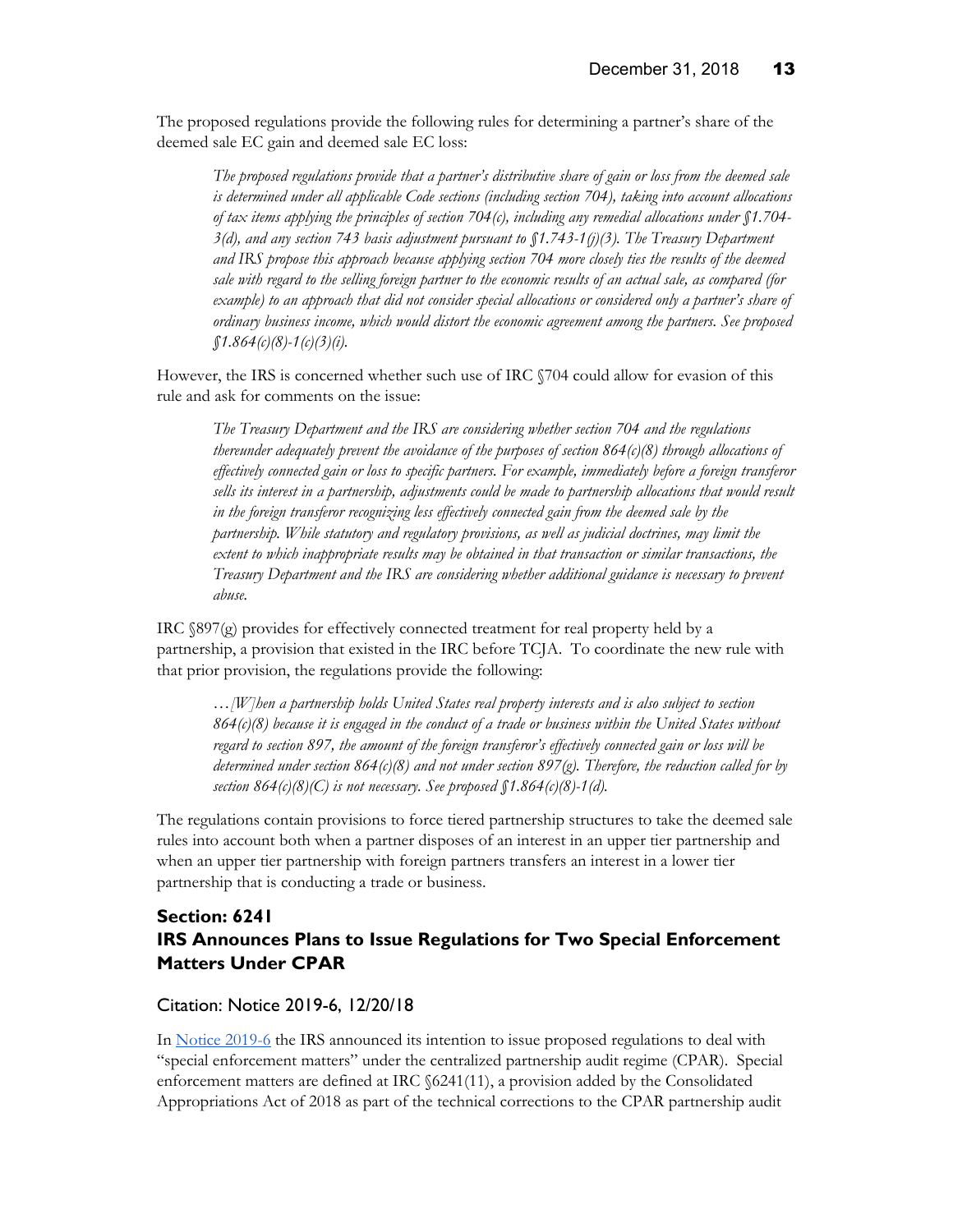regime that was created by the Bipartisan Budget Act of 2015 and which will first be effective for partnership tax years beginning in 2018.

IRC §6241(11) provides:

*(11) Treatment of special enforcement matters. --*

*(A) In general. -- In the case of partnership-related items which involve special enforcement matters, the Secretary may prescribe regulations pursuant to which --*

*(i) this subchapter (or any portion thereof) does not apply to such items, and*

*(ii) such items are subject to such special rules (including rules related to assessment and collection) as the Secretary determines to be necessary for the effective and efficient enforcement of this title.*

*(B) Special enforcement matters. -- For purposes of subparagraph (A), the term "special enforcement matters" means --*

*(i) failure to comply with the requirements of section 6226(b)(4)(A)(ii),*

*(ii) assessments under section 6851 (relating to termination assessments of income tax) or section 6861 (relating to jeopardy assessments of income, estate, gift, and certain excise taxes),*

*(iii) criminal investigations,*

*(iv) indirect methods of proof of income,*

*(v) foreign partners or partnerships, and*

*(vi) other matters that the Secretary determines by regulation present special enforcement considerations.*

The IRS has announced its intention to issue regulations that deal with two matters under this provision. In these cases, the CPAR regime will not apply to these items and regulations will provide special rules to deal with these issues

The first case involves situations where the examination of a person other than the partnership requires an adjustment to a partnership item. As the Notice explains:

*Specifically, the regulations will allow the IRS to effectively and efficiently focus on a single partner or a small group of partners with respect to a limited set of partnership-related items without unduly burdening the partnership and avoiding procedural concerns about the appropriate level at which such items must be examined. Consequently, the regulations will provide that the IRS may determine that the centralized partnership audit regime does not apply to adjustments to partnership-related items when the following conditions are met:*

*(1) The examination being conducted is of a person other than the partnership;*

*(2) A partnership-related item must be adjusted, or a determination regarding a partnershiprelated item must be made, as part of an adjustment to a non-partnership-related item of the person whose return is being examined; and*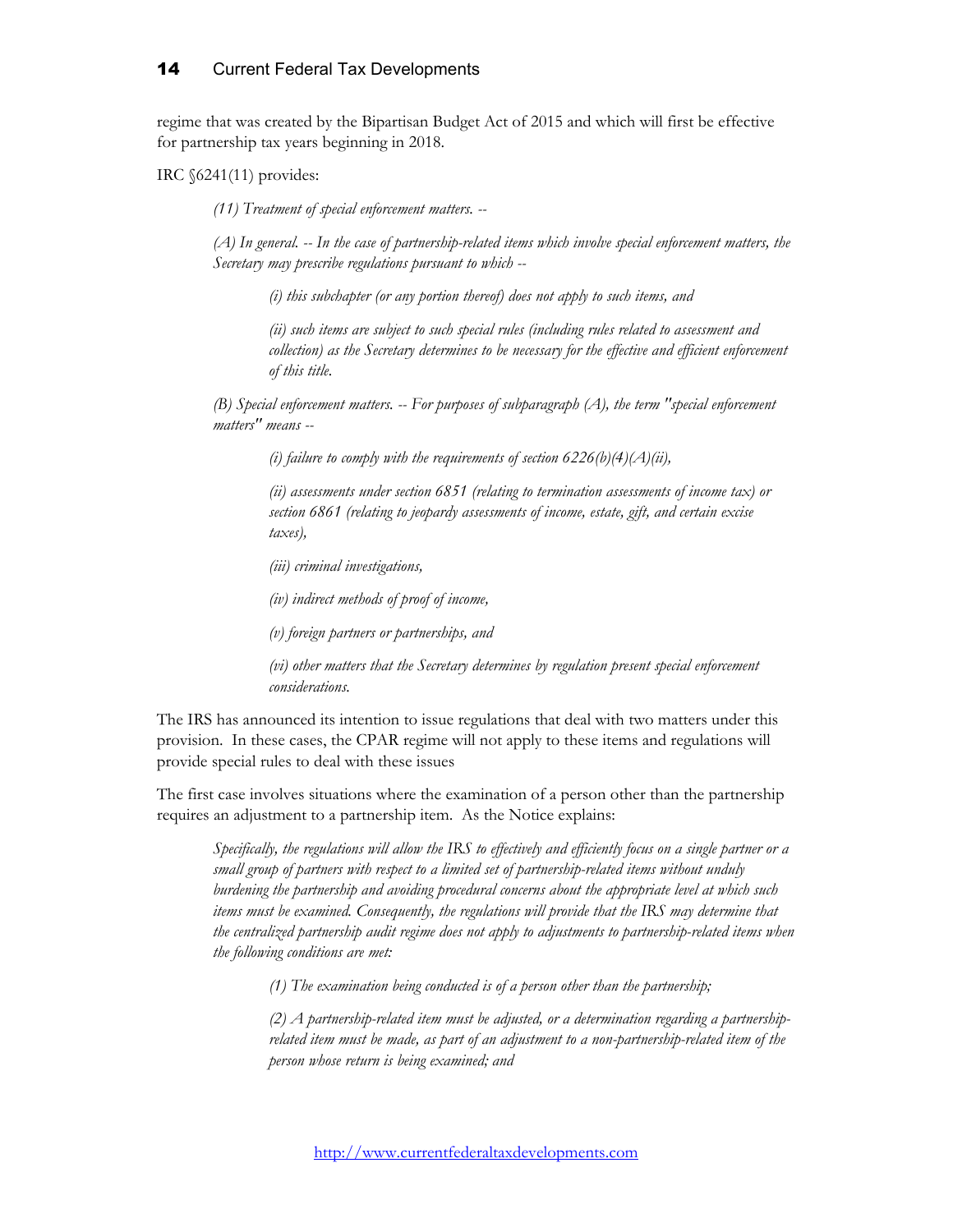*(3) The treatment of the partnership-related item on the return of the partnership under section 6031(b) or in the partnership's books and records was based in whole or in part on information provided by, or under the control of, the person whose return is being examined.*

The other area mentioned in the Notice involves situations where a QSUB is a partner in a partnership. The IRS argues that special rules are needed in this case for the following reasons:

*The regulations will provide that this situation presents special enforcement considerations because partnership structures with QSubs as partners could have far more than 100 ultimate partners, including many thousands, and still potentially elect out of the centralized partnership audit regime. Allowing such a large partnership to elect out of the centralized partnership audit regime would give rise to significant enforcement concerns for the IRS and frustrate the efficiencies introduced by the centralized partnership regime.*

Thus, the Notice continues:

*As a result, the regulations will provide that section 6221(b) generally does not apply to a partnership with a QSub as a partner. The regulations will also provide, however, that if a partnership meets certain requirements as set forth in the regulations, the partnership may make an election under section 6221(b). Specifically, the regulations will apply a rule similar to the rules for S corporations under section 6221(b)(2)(A). The regulations will also provide that for purposes of determining whether a partnership has 100 or fewer partners for the taxable year for purposes of the election under section 6221(b), the partnership must include (1) the statement the partnership is required to furnish to the QSub partner under section 6031(b) and (2) each statement the S corporation that holds 100 percent of the stock of the QSub partner is required to furnish to its shareholders under section 6037(b).*

The Notice provides the following information about the expected timing of the release of the regulations:

*The Treasury Department and the IRS intend to issue proposed and final regulations prior to eighteen months after enactment of the TTCA such that the intended regulations described in this section of the Notice may be applicable to all partnership taxable years beginning after December 31, 2017. Section 7805(b)(2). If final regulations are not issued prior to eighteen months after enactment of the TTCA, the Treasury Department and the IRS intend the regulations to be applicable to partnership taxable years beginning after December 31, 2017 and ending after the date this Notice is issued to the public. Section 7805(b)(1)(C).*

#### <span id="page-18-0"></span>**Section: 6662 Annual Disclosure Revenue Procedure Updated by IRS**

#### <span id="page-18-1"></span>Citation: Revenue Procedure 2019-9, 12/20/18

The IRS has updated its annual disclosure revenue procedure [\(Revenue Procedure 2019-9\)](https://www.irs.gov/pub/irs-drop/rp-19-9.pdf). Proper disclosure can prevent imposition of various penalties imposed on taxpayers (IRC §§6662(b)(2), (h), (i) and (j)) and on tax preparers (IRC §6694).

The procedure provides:

*In general, this revenue procedure provides guidance for determining when disclosure by return is adequate for purposes of section 6662(d)(2)(B)(ii) and section 6694(a)(2)(B). For purposes of this revenue procedure, the taxpayer must furnish all required information in accordance with the applicable forms and instructions, and the money amounts entered on these forms must be verifiable.*